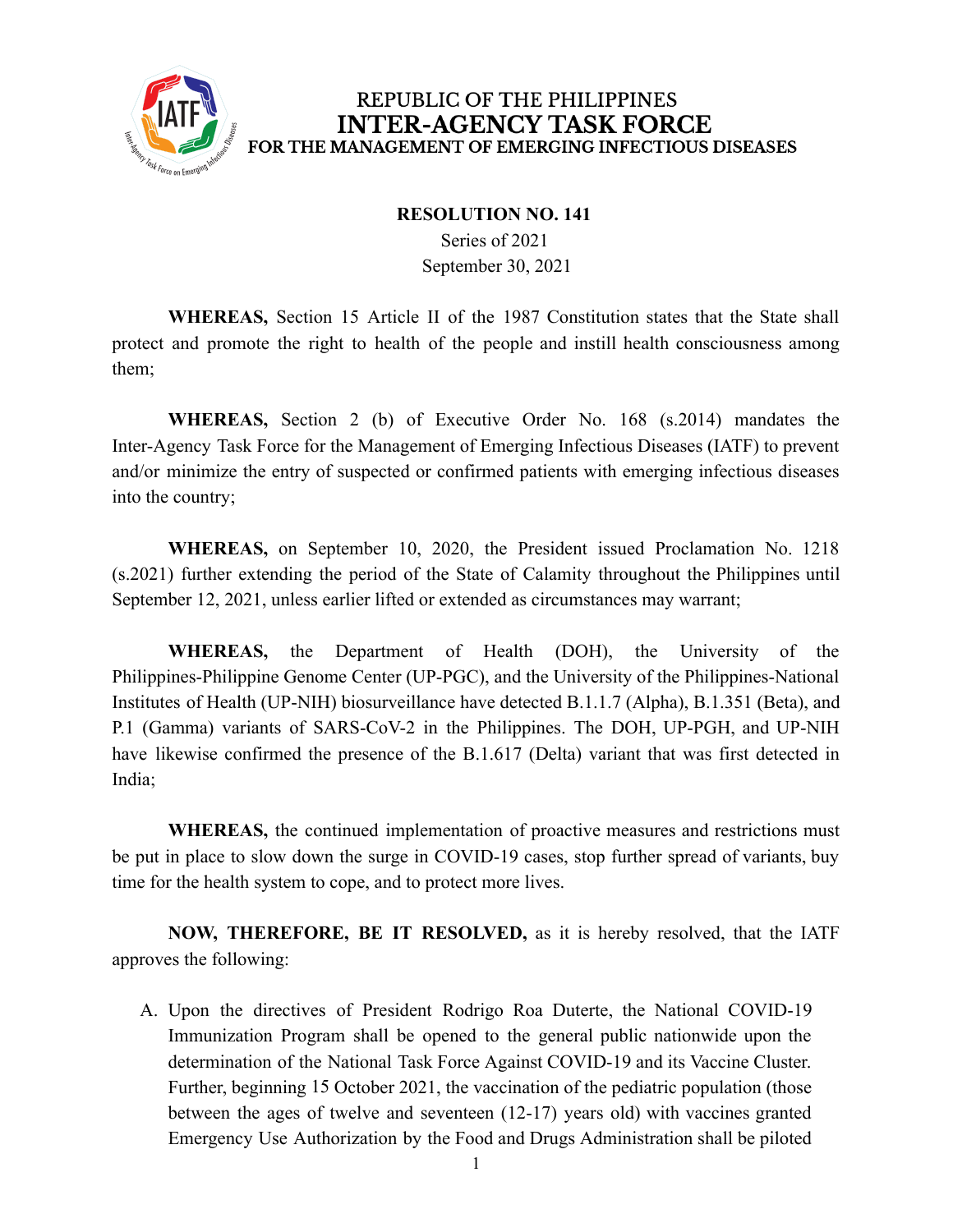

under a phased approach as may be determined by the National Vaccination Operations Center.

- B. The allowable indoor capacities of indoor dine-in services, indoor in-person religious gatherings, and personal care services limited to barbershops, hair spas, nail spas, and beauty salons in Areas Under Alert Level 4 of the Pilot Guidelines in the Implementation of Alert Levels System in the National Capital Region shall be increased by an additional ten percentage (10%) points with the same conditionalities and implementation of minimum public health standards. The Guidelines on the Pilot Implementation of Alert Levels System for COVID-19 Response in the National Capital Region is hereby amended accordingly.
- C. Community healthcare workers may hereinafter be allowed to move within, into, and out of the area under granular lockdown if their institutions are unable to provide accommodation for them. For this purpose, Section 6 of the Second Part of the Guidelines on the Pilot Implementation of Alert Levels System for COVID-19 Response in the National Capital Region is amended, as follows:

*SECTION [6] MOVEMENT. The list of Authorized Persons Outside Residences under the IATF Omnibus Guidelines on the Implementation of Community Quarantine in the Philippines, as amended, shall not apply in areas under granular lockdowns. Only health care workers (HCWs) and non-health personnel working in hospitals, laboratories, dialysis facilities, and community healthcare workers if their institutions are unable to provide accommodation for their personnel, and uniformed personnel tasked to enforce the granular lockdown, shall be allowed to move within, into, and out of the area under granular lockdown.*

- D. The recommendations of the IATF Technical Working Group are approved, the specifics of which are as follows:
	- 1. Fitness studios and gyms shall be allowed to reopen under a limited capacity in areas under Alert Level 4. The Guidelines on the Pilot Implementation of Alert Levels System in the National Capital Region is hereby amended with the insertion of the following provision:
		- *8. Fitness studios and gyms for individual non-contact exercise shall be*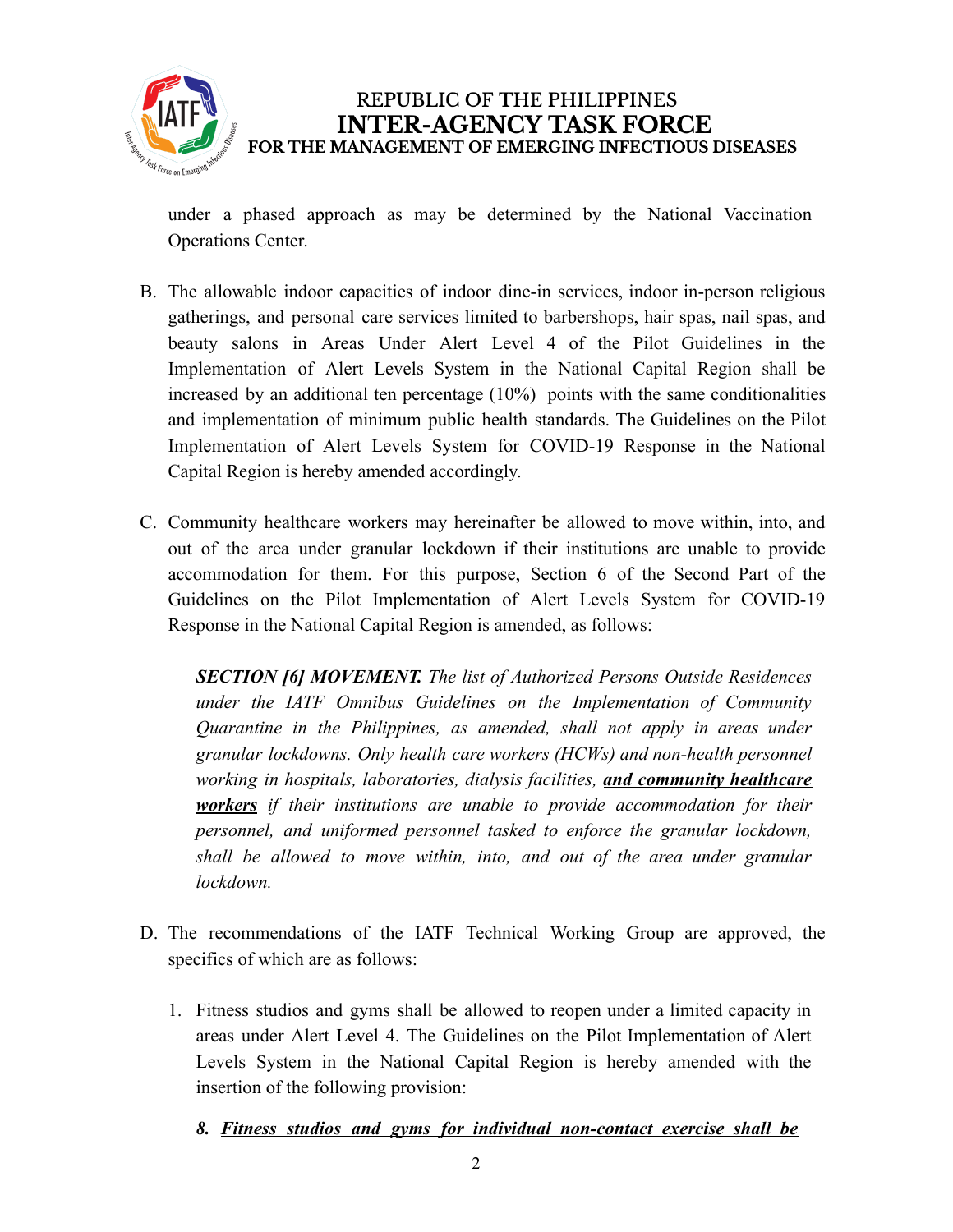

*allowed at a limited twenty (20%) venue capacity but may accommodate only individuals who are fully vaccinated against COVID-19. Provided, that patrons/clients and service providers wear face masks at all times and that no group activities are conducted. Provided further, that all workers/employees of these establishments are fully vaccinated against COVID-19. Provided further still, that MPHS and such other protocols as may be prescribed by the DTI shall be strictly maintained. Provided finally, that there is no objection from the LGU where these activities may take place.*

2. Establishments allowed to operate under the Alert Level 4 which have been awarded the Safety Seal Certification shall be allowed additional venue capacity of ten percentage (10%) points beyond their prescribed venue/seating capacity. For this purpose, the Guidelines on the Pilot Implementation of Alert Levels System in the National Capital Region is hereby further amended with the insertion of the following provision:

## *9. Establishments allowed to operate under this Section may be permitted to operate at an additional ten percentage (10%) points beyond the prescribed venue/seating capacity if awarded with Safety Seal Certifications.*

- 3. The IATF endorses to local government units (LGUs) the conduct of the routine and catch-up immunization and the community-based Measles-Rubella and Tetanus-Diphtheria (MR-Td) Immunization Activities of the DOH. For this purpose, children less than 2 y.o. for routine immunization and children six to seven years old (6-7 y.o) and twelve to thirteen years old (12-13 y.o.) for MR-Td community-based immunization shall be exempt from community quarantine restrictions. LGUs are hereby strongly enjoined to fast track routine and catch-up immunization and community-based MR-Td immunization by dedicating Wednesdays for child vaccination by shifting all healthcare workers from COVID-19 vaccination activities and adjusting COVID-19 vaccination targets on Wednesdays, and continue catch-up and routine immunization and community-based MR-Td immunization for the rest of the week with the following:
	- a. Shift all DOH-deployed nurses under the Nursing Deployment Programs to implement child vaccinations;
	- b. Tap private health care providers for additional vaccinators; and
	- c. Tap government and non-government agencies for logistical support.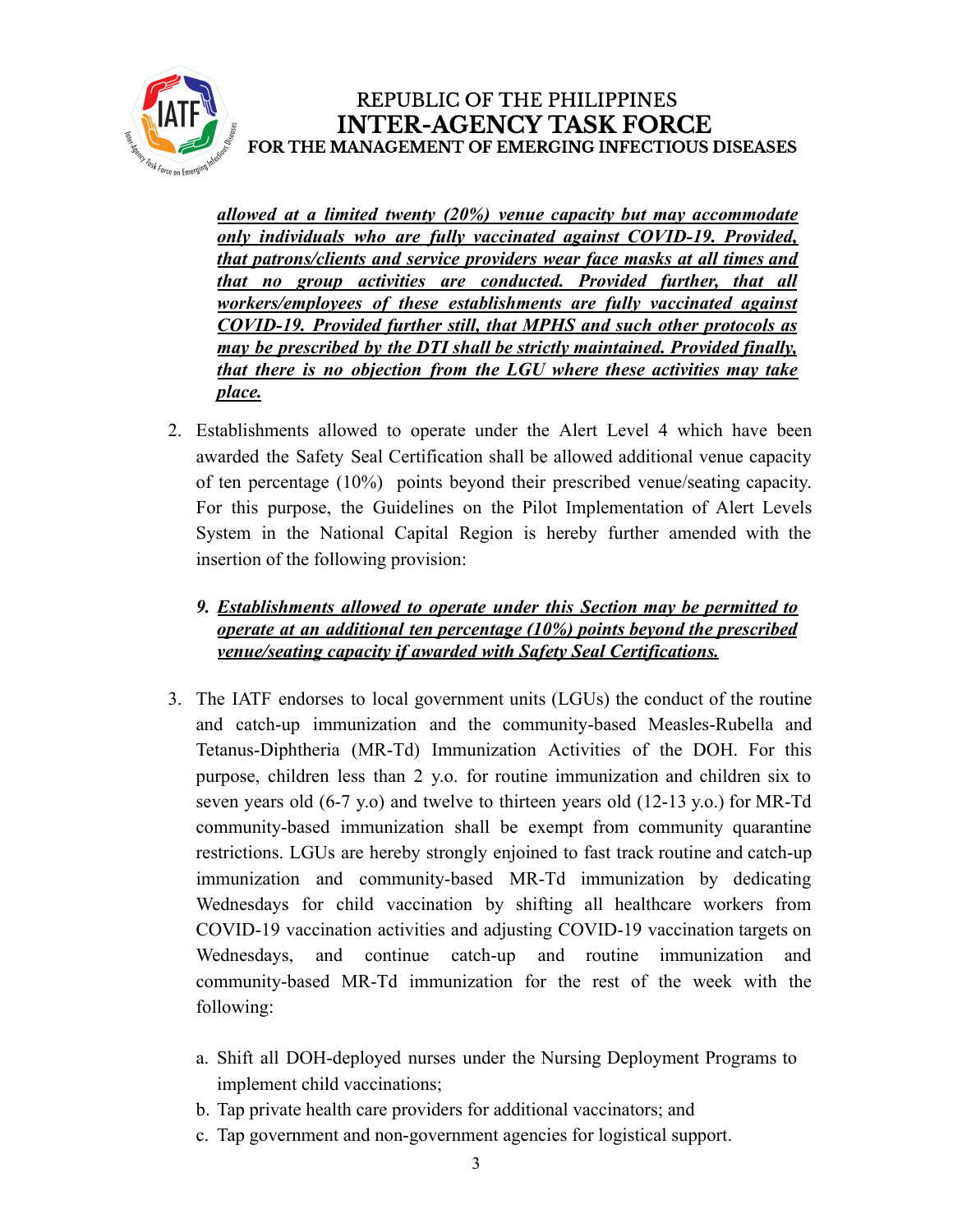

4. Recognizing the jurisdiction and mandate of the Civil Aeronautics Board (CAB) over air rights agreements in the Philippines under existing laws, the IATF poses no objection to the proposal of the Airline Operators Council for triangulated international arrival flights to different Philippine gateways which the CAB may approve on a per airline basis.

**RESOLVED FURTHER,** that the Chairperson and the Co-Chairperson shall be duly authorized to sign this Resolution for and on behalf of the Inter-Agency Task Force.

**APPROVED** during the 141st Inter-Agency Task Force Meeting, as reflected in the minutes of the meeting, held this September 30, 2021, via video conference**.**

**KARLO ALEXEI B. NOGRALES** Secretary, Office of the Cabinet Secretariat IATF Co-Chairperson